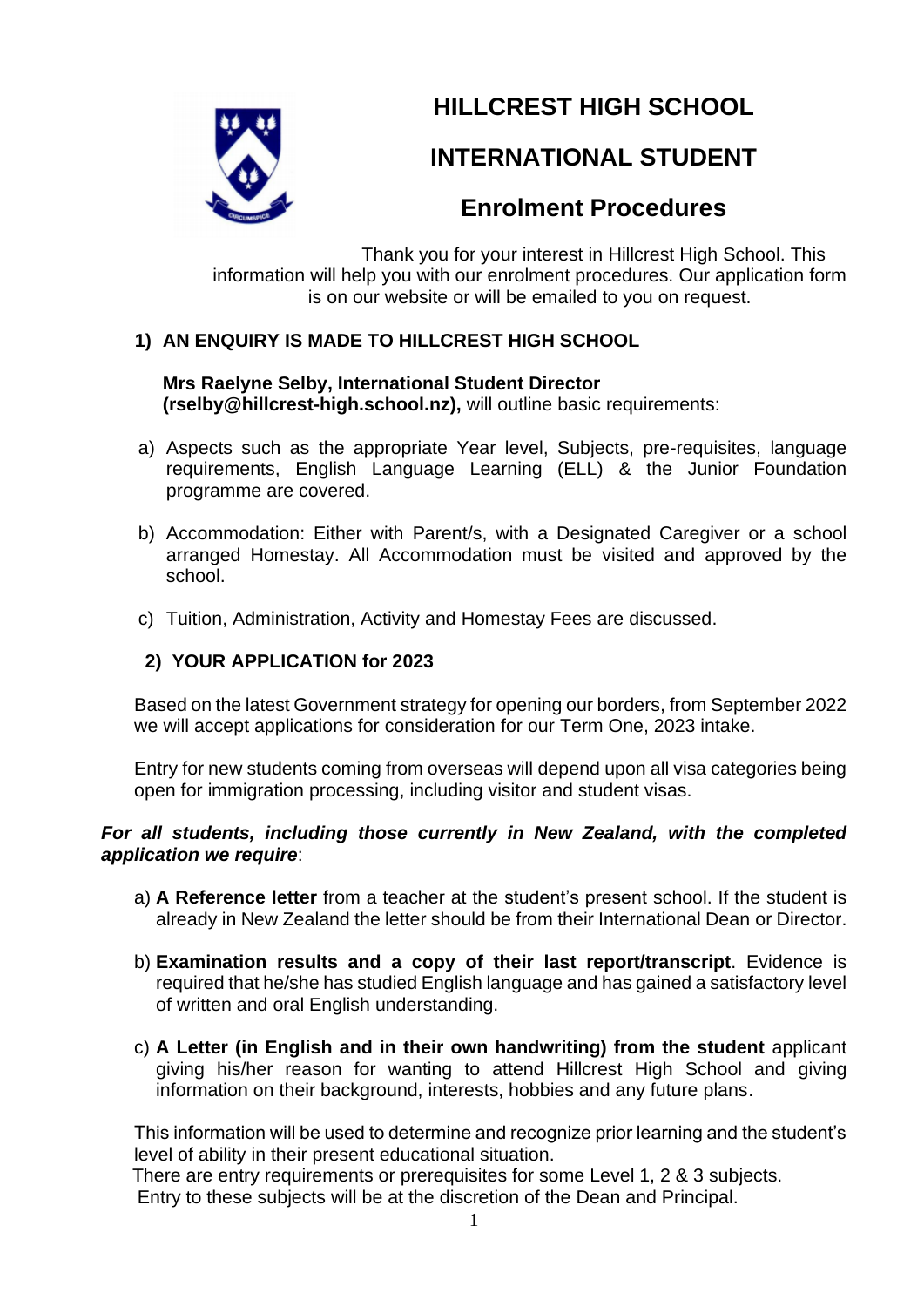#### **3) THE APPLICATION IS CHECKED TO MAKE SURE OF THE STUDENT'S:**

- a) Ability to achieve in ELL situation. Students must be able to structure sentences and paragraphs appropriately and maintain a conversation on a general topic. Seniors are expected to maintain a conversation on an academic topic and structure written work appropriately. This will include narratives, essays and reports. Reading should be at upper intermediate level.
- b) The ability of the applicant to adapt to the new environment.
- c) Their accommodation situation.
- d) Their possible subjects and career goals.
- e) Their past academic performance

If the student is in Hamilton, an interview will be arranged. The Director can discuss subject choices and the desired year level and convey important information to the applicant. Where possible, students will be tested for their language level. Interviews may be via Skype or WeChat.

#### **4) IF ACCEPTED:**

 A letter of conditional acceptance is sent. Some additional documentation may be requested, relating to insurance, school expectations for behaviour, accommodation, and the enrolment agreement. Insurance arranged by the school must be paid with the Tuition, Admin, Incidental & Activity fee.

**Enrolment is confirmed for a successful applicant once documentation is completed, fees paid and an Offer of Place issued. The applicant will then apply for a Student Visa. For those outside New Zealand, this cannot happen until border restrictions have been lifted.** 

A student cannot start at Hillcrest High School without the appropriate Visa.

#### **5) ACCOMMODATION**

Arrangements for **accommodation** will then be finalized including a Home visit and Police Vetting where appropriate. Accommodation fees for Hillcrest High School arranged Homestays are payable in advance.

#### **6) STARTING DATE: Subject to current NZ Government restrictions.**

If in New Zealand, the applicant will advise Hillcrest High School that their Visa has been approved.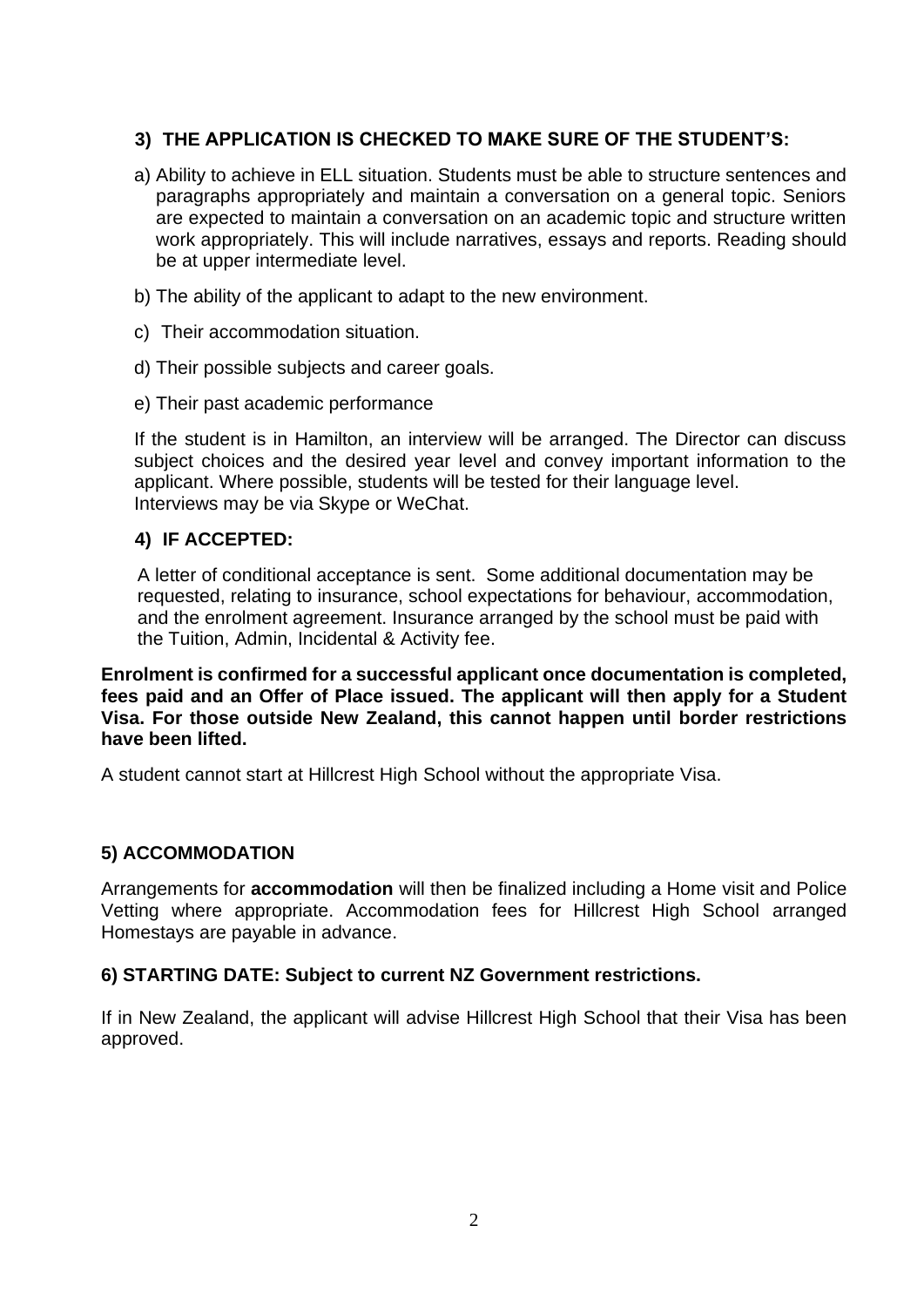#### **POINTS TO REMEMBER:**

- Check any border restrictions to see if Student Visas are being processed.
- When applying **remember** to provide evidence of your previous schooling, including levels of achievement and English language proficiency.
- It is preferable, where the student is presently residing in or near Hamilton, that they have a brief interview with the International Student Director. The Director can discuss subject choices and the desired year level and convey important information to the applicant. The intention is to make sure that the student's level of English will allow them the maximum benefit from a secondary school experience.
- Should you want more information or if you are in Hamilton and wish to make an appointment for an enrolment interview, please contact Mrs Selby, Phone 07 8570297 ext 839 or email: rselby@hillcrest-high.school.nz
- The application and associated documentation must be signed by the student's parents or legal guardian.

# *English Language Proficiency and Course selection*

- Junior students with a lower level of English proficiency may be considered for the Junior Foundation class, an intensive English language programme.
- If possible, students are interviewed for their language level when the application is made. This can be at school for students currently residing in Hamilton or by using WeChat and Skype interviews for those living offshore.
- Following English Language testing, students will be placed at a study level appropriate to their English language level.
- They must have evidence of prior learning and of high achievement in subjects such as Chemistry and Physics for entry at senior level.
- There are entry requirements or prerequisites for Level 1, 2 and 3 subjects. Students enrolling from outside New Zealand must show adequate prior learning in their subject choices if wishing to study at Level 2 and 3. Entry will be at the discretion of the Dean and Principal.
- Students are unlikely to progress to a higher level, e.g., L3, if they do not pass L2.
- Senior Students need to ensure that subjects taken allow for further Tertiary Study and meet the requirements for offshore tertiary study.

#### **On arrival at Hillcrest High School**

Arrangements will be made for the Head of the ELL Department to meet with new International Students to discuss English language support.

Testing will occur and any additional help arranged. There are ELL classes and a junior Foundation programme available along with additional help from the ELL Teacher Assistants for students at all levels.